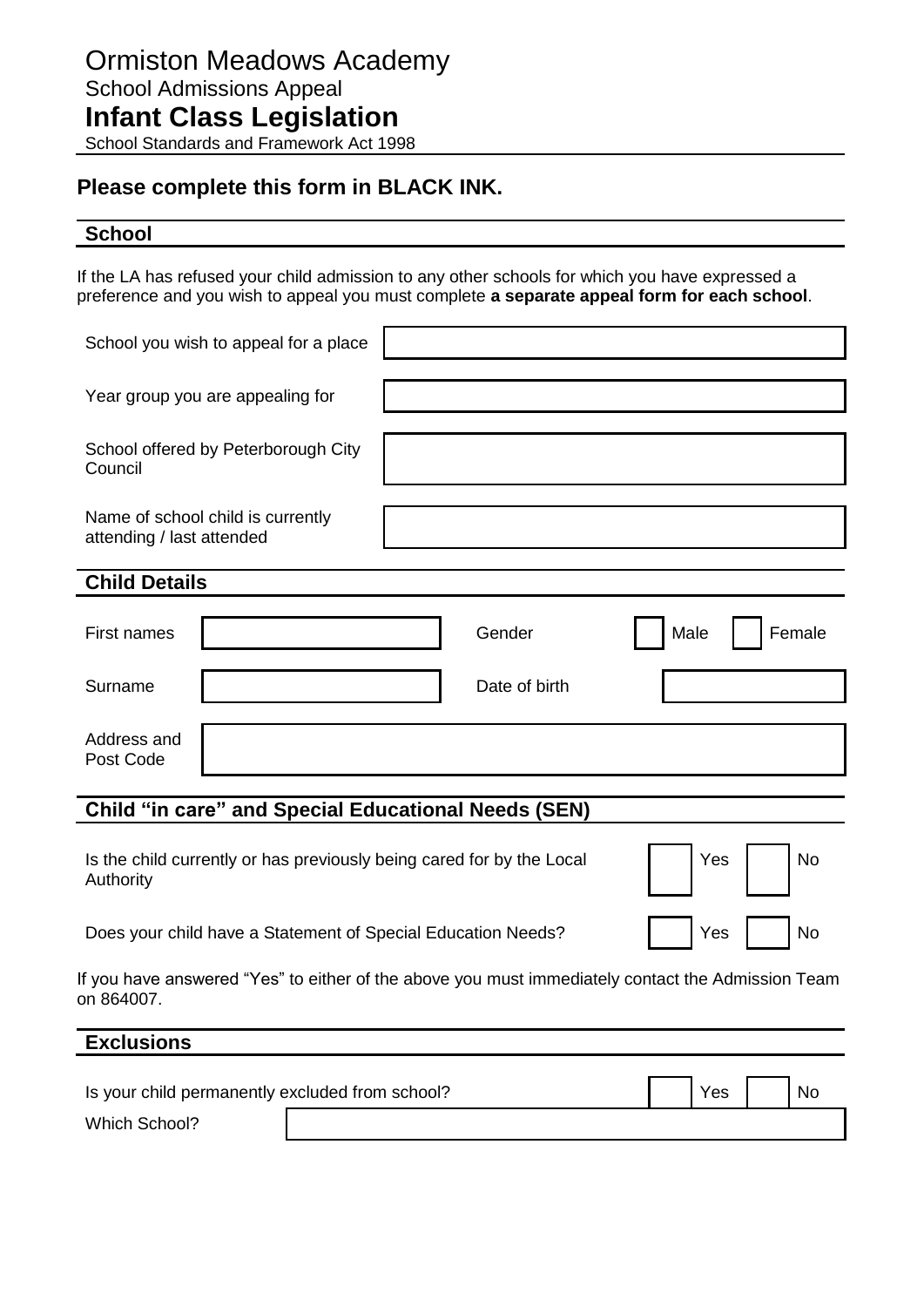## **Sibling Details**

Do you have any other school age children? | | Yes | | No

If yes, please complete with their names, ages and schools they attend.

| Name | Date of Birth | Name of current school |
|------|---------------|------------------------|
|      |               |                        |
|      |               |                        |
|      |               |                        |
|      |               |                        |
|      |               |                        |

#### **Parent / guardian / carer details**

Title, Name and Surname

Specific Relationship to child eg. mother / father / Guardian / Carer / Other (please specify)

| Address                      | <b>Telephone Number</b> |  |  |
|------------------------------|-------------------------|--|--|
| (if different<br>from above) | Daytime                 |  |  |
|                              | Evening                 |  |  |
| Postal code                  | Mobile                  |  |  |
| Email                        |                         |  |  |

Please provide proof of address in the form of Council Tax Bill, Utility Bill, Exchange of Contract, Completion Certificate, Signed Tenancy Agreement, letter from Benefits i.e. Income Support, Job Seekers Allowance, Child Benefits, Family Tax Credits. We do not accept Drivers Licence, Bank Statements or Store Card Accounts. Proof of address must be less than 6 months old.

#### **If you are moving house**

If you are in the process of moving house and this forms part of the reason for your appeal, you should forward the proof of exchange of contracts or tenancy agreement for the new address to the Clerk to the Panel as soon as possible.

| New address<br>and Post<br>Code |  |  |  |
|---------------------------------|--|--|--|
| Expected date of move           |  |  |  |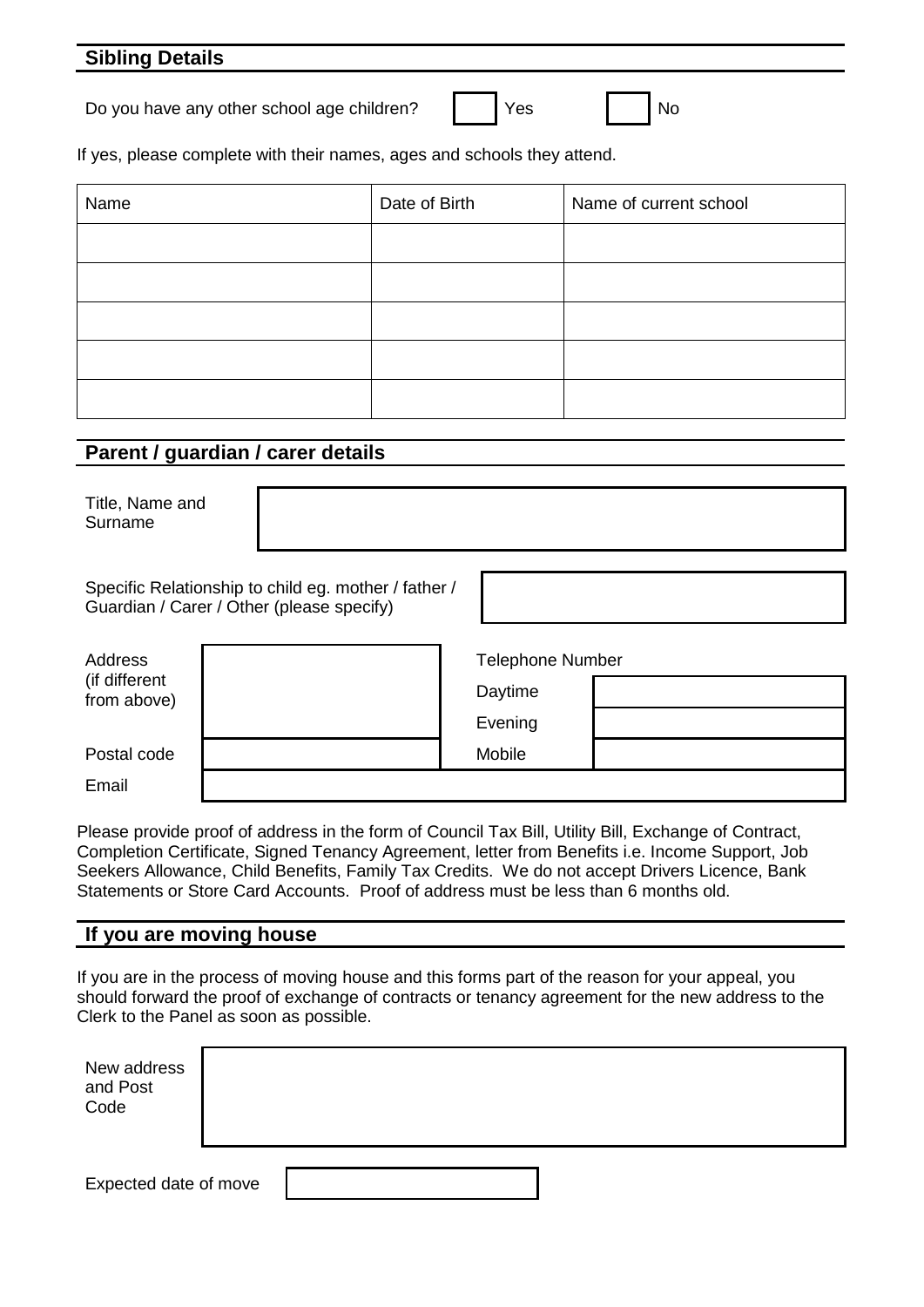## **Reasons for Appeal**

You MUST give your reasons or your case cannot be processed. (Please provide written evidence wherever possible)

- Give full reasons for your appeal and please continue on a separate sheet if necessary.
- Attach any additional paperwork securely.

#### **INFANT CLASS SIZE**

Infant class size appeals can only be upheld under very limited circumstances.

Although you are entitled to present your case as you wish, Panels will be unable to support appeals if the reasons do not relate to the Government rules. You must therefore put forward one of the following arguments which are strictly applied by the appeal panel. Please tick below your grounds for appeal:

- A. The admission arrangements did not comply with admissions law and the child would have been offered a place if the arrangements had complied
- B. The admission arrangements were not correctly and impartially applied (as detailed in the Admission to Primary School Booklet) and the child would have been offered a place if they had been
- C. The decision to refuse admission was not one which a reasonable admission authority would have made in the circumstances of the case, ie. it was illogical or perverse in the light of the admission arrangements (as detailed in the Admission to Primary School Booklet).

Please give your full reasons for appeal, providing written evidence wherever possible.